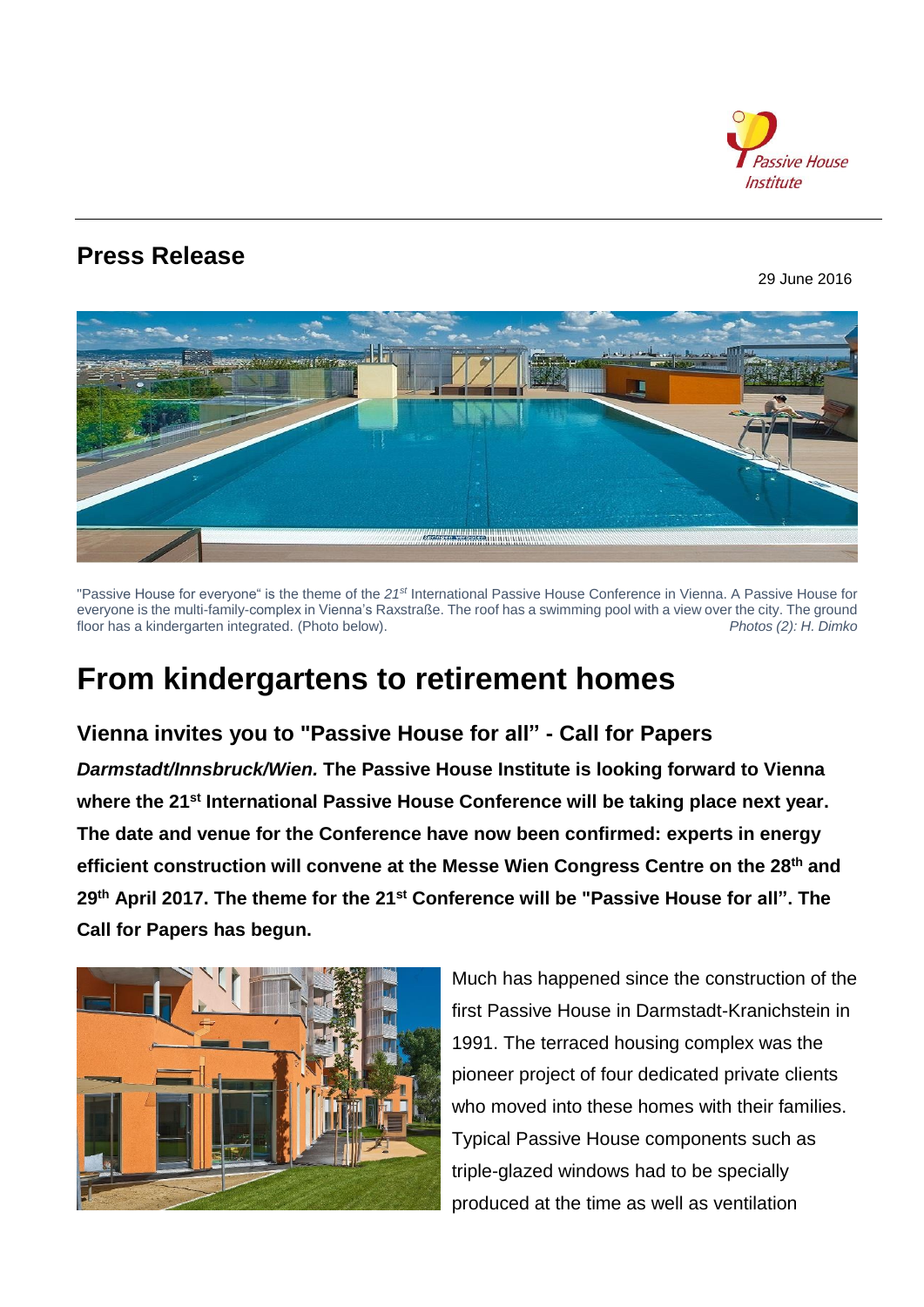systems with heat recovery, thermally optimised spacers for glazing and materials for effective insulation. Today, these components are available as standard and at reasonable prices.

### **Sustainable solution for climate friendly construction**

The energy efficient Passive House building standard has proven to be successful throughout the world. The types of building constructed to the Passive House standard have also become more diverse. "The Passive House concept is a sustainable and cost-optimal solution for the Nearly Zero Energy Building. Because it functions everywhere, it is an opportunity to implement climate protection objectives with a high level of living comfort at the same time. The associated added value is attractive especially for small and medium-sized businesses", explains Dr. Wolfgang Feist, Director of the Institute.



The Technical University Vienna has retrofited its building at Getreidemarkt to a Passive House. The energy demand decreased from 804 to 56 kwh/(m<sup>2</sup>a). At the same time it produces 61 kwh/(m²a) renewable energy. *Photo: Schöberl & Pöll*

### **Passive House for everyone**

The International Passive House Conference 2017 with its theme "Passive House for everyone" provides a forum for presenting examples and ideas relating to this.

Passive House buildings are now possible for all stages of life: from kindergartens, schools and universities to retirement homes. Energy efficient Passive House buildings impress with their comfort and consistently low energy demand.

### **Passive House even functions in the Arctic**

In addition, Passive House buildings are feasible with all construction methods, with all kinds of energy supply systems and for all budgets.The Passive House Standard can be achieved for new constructions as well as for retrofits. Moreover, from a global energy efficiency perspective, the fact that Passive House buildings work well in all climate zones including artic and tropical climates, is very important.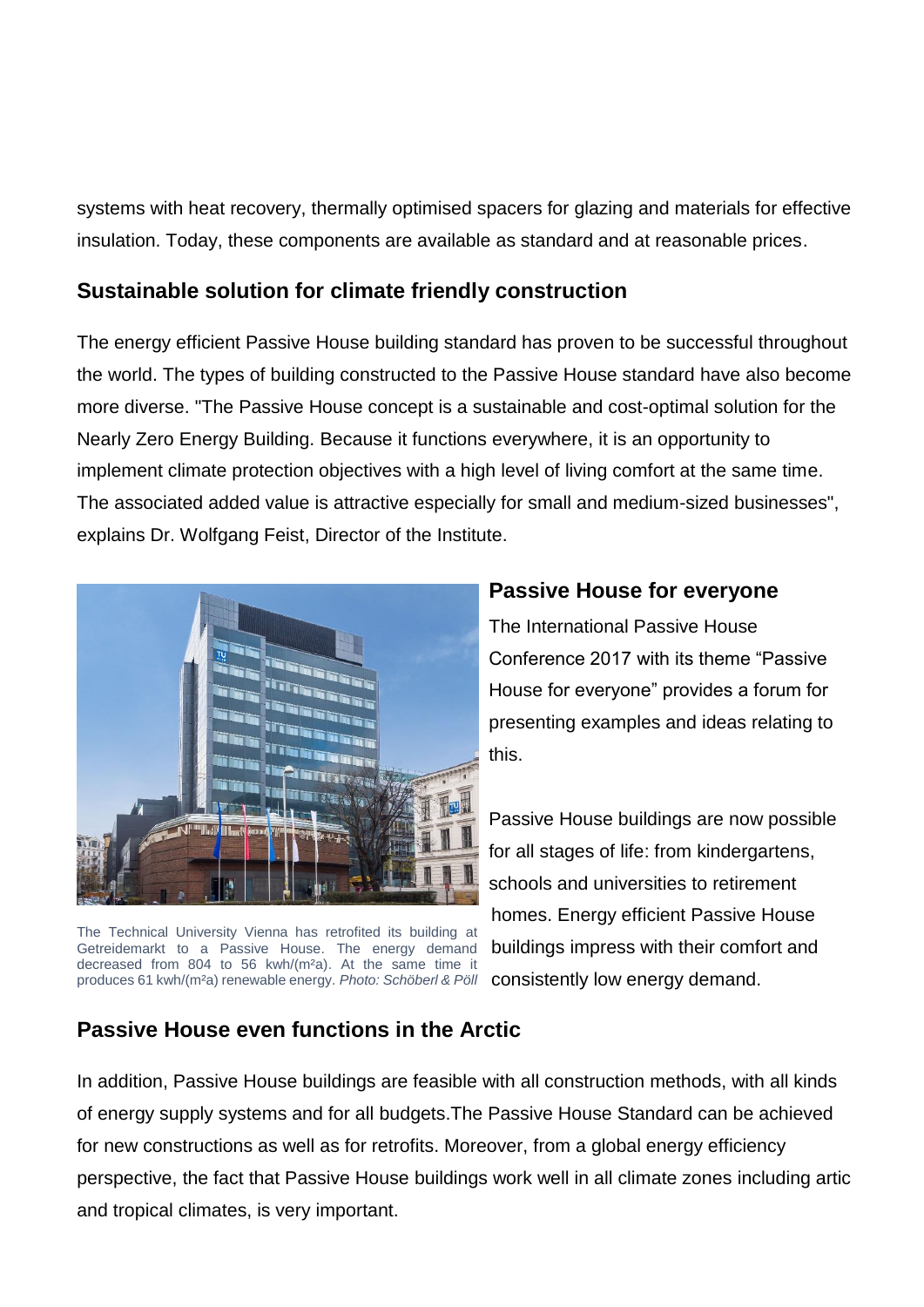### **Vienna is committed to Passive House buildings**

During the conference Vienna itself will also demonstrate its pioneering role in construction to the Passive House Standard. Numerous workshops with Passive House experts and excursions to completed Passive House buildings in Vienna and the surrounding area will round off the extensive conference programme.

The Call for Papers has begun. Brief descriptions for presentations can be submitted until 1 st October 2016.

Further information can be found at [www.passivehouse-conference.org.](http://www.passivehouse-conference.org/)